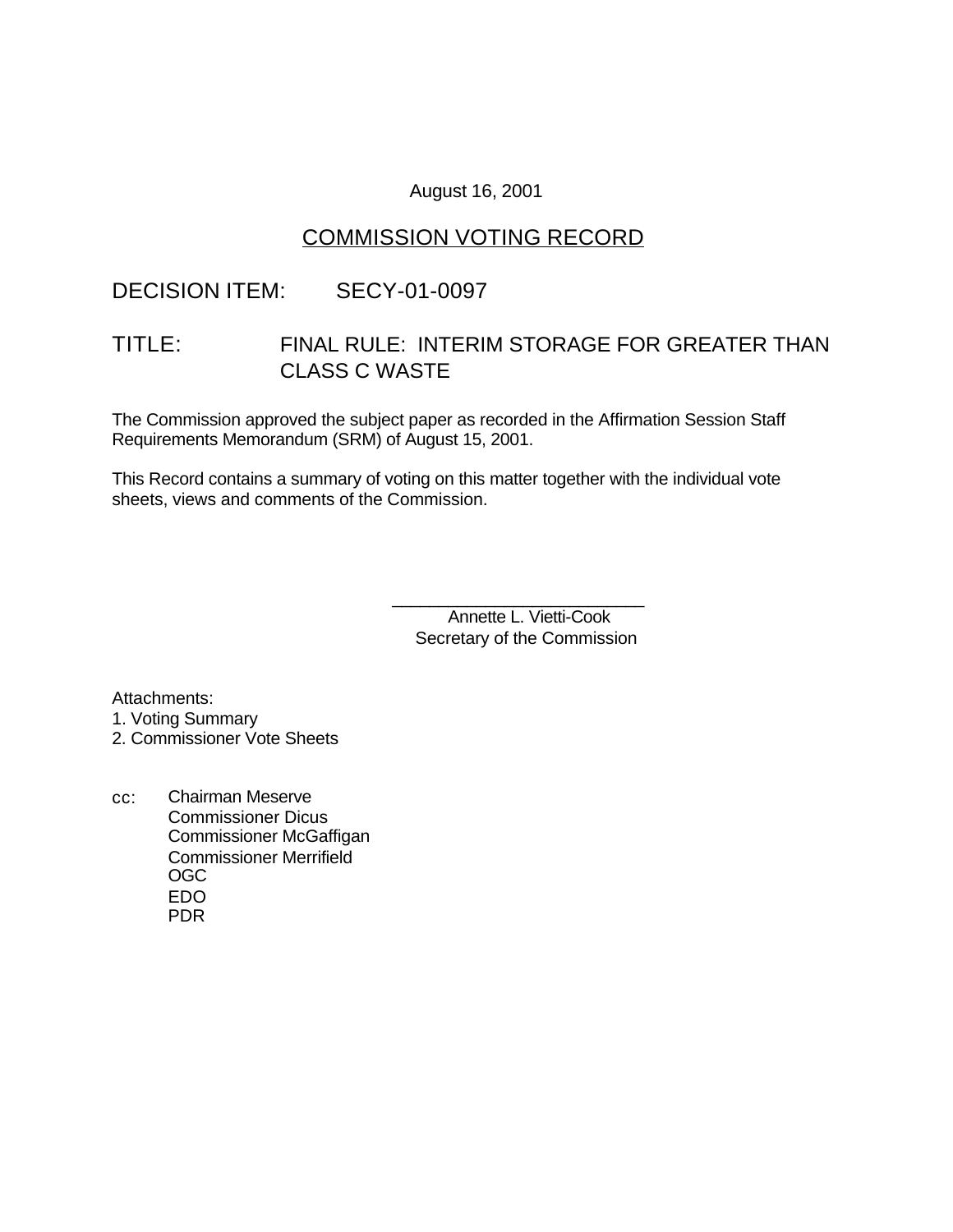## VOTING SUMMARY - SECY-01-0097

## RECORDED VOTES

**NOT** APRVD DISAPRVD ABSTAIN PARTICIP COMMENTS DATE

| CHRM. MESERVE X    |   | $X = 8/7/01$         |
|--------------------|---|----------------------|
| COMR. DICUS        | X | $X = 7/31/01$        |
| COMR. McGAFFIGAN X |   | $X = 8/2/01$         |
| COMR. MERRIFIELD X |   | $X = \frac{7}{20}01$ |

### COMMENT RESOLUTION

In their vote sheets, the Commission approved a final rule amending 10 CFR Parts 30, 70, 72, and 150. The amendments allow licensing for interim storage of power reactor-related greater than class C (GTCC) waste in a manner that is consistent with licensing the interim storage of spent fuel and would maintain Federal jurisdiction over the interim storage of reactor-related GTCC waste either on or off the reactor site. The amendments provide an option that simplifies and clarifies the licensing process and reduces the potential burden on licensees, the U.S. Nuclear Regulatory Commission (NRC), and Agreement States, with no adverse effect on public health and safety, or the environment. Subsequently, the comments of the Commission were noted in an Affirmation Session SRM issued on August 15, 2001.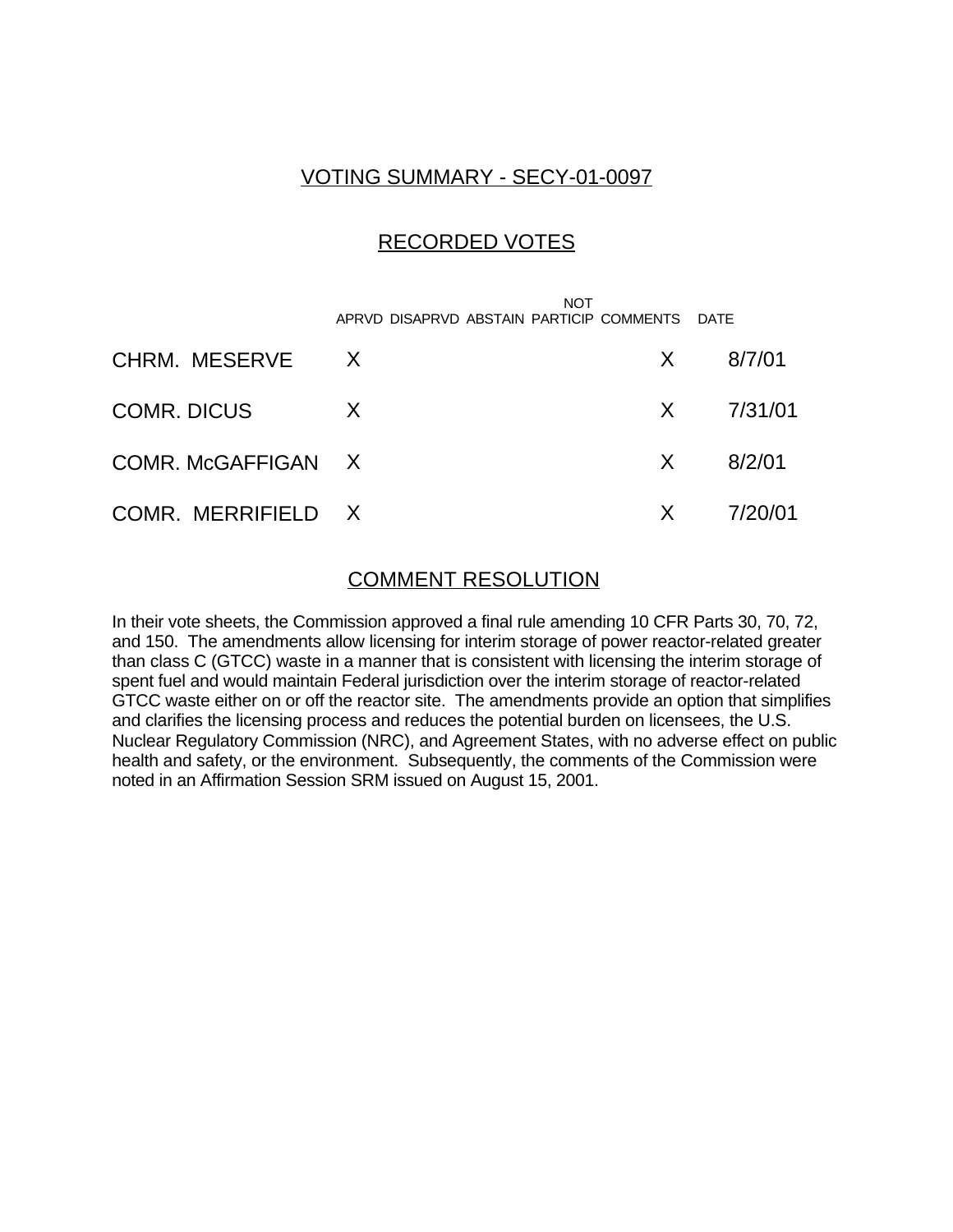### **Commissioner Comments on SECY-01-0097**

### Chairman Meserve

SECY-01-0097 concerns a final rule that would amend 10 CFR Parts 30, 70, 72, and 150 to allow licensing for storage of power reactor-related greater than Class C waste (GTCC waste) in a manner consistent with the licensing of spent fuel. The final rule would maintain exclusive Federal jurisdiction over the storage of reactor-related GTCC waste either on or off the reactor site. I approve the staff's proposed action, subject to edits to the notice.

The comments submitted by certain States suggest that the Commission's action in this matter might be seen as an intrusion on authority that has been relinquished to Agreement States. Most such waste is found at sites of power reactors licensed under part 50, where, pursuant to Section 274(c)(1) of the Atomic Energy Act and 10 C.F.R. §150.15(a)(1), it clearly is subject to exclusive NRC jurisdiction during operations. An argument might be made that the Commission has not previously excluded State jurisdiction over reactor-related GTCC waste after shut-down, nor excluded State jurisdiction over such waste that may be located away from the reactor site. But this argument arises only because the Commission has not previously had the opportunity to undertake a focused consideration of the matter. No agreement with a State includes language that provides explicit authority for a State to exercise jurisdiction over such material. And, because the Commission has sole jurisdiction over GTCC waste during reactor operations and, pursuant to Sections 3(b)(1)(D) and 3(b)(2) of the Low Level Radioactive Waste Policy Amendments Act, also has jurisdiction over the disposal of such waste, it is only reasonable for the NRC to retain jurisdiction during the interim period between reactor shut down and disposal. In this context, the language of Sections 274(c)(1) and (4) should be construed with sufficient flexibility as to allow the achievement of a sensible result.

My approval of the final rule is subject to the attached edits of the Federal Register notice. The edits are extensive and are intended to clarify various aspects of the notice.

#### Commissioner Dicus

With respect to the complexities associated with the technical nature and jurisdictional issues of this rulemaking activity, I want to commend the staff on doing an excellent job. I believe that amending the regulations of 10 CFR Part 72 to allow for the interim storage of reactor-related Greater Than Class C (GTCC) waste at an independent spent fuel storage installation or a monitored retrievable storage installation, will provide both efficiencies and burden reductions to both the NRC and Part 50 reactor licensees, while maintaining protection of the public, the worker, and the environment.

Additionally, with respect to fact that reactor-related GTCC waste is already under Federal jurisdiction during the operating life of the plant, and with the ultimate disposal of such GTCC waste also being under Federal jurisdiction, I remain supportive of maintaining Federal jurisdiction over GTCC waste during the period between Part 50 license termination and ultimate disposal. With current regulations requiring the disposal of such wastes in a geologic repository in the absence of specific disposal requirements, coupled with the knowledge that the Barnwell low-level waste disposal facility being the only disposal site accepting similar type wastes, but at significantly reduced concentrations (less than 1% above the Class C radionuclide concentration limits specified in Part 61.55), I do not believe that there would be any reduction in Agreement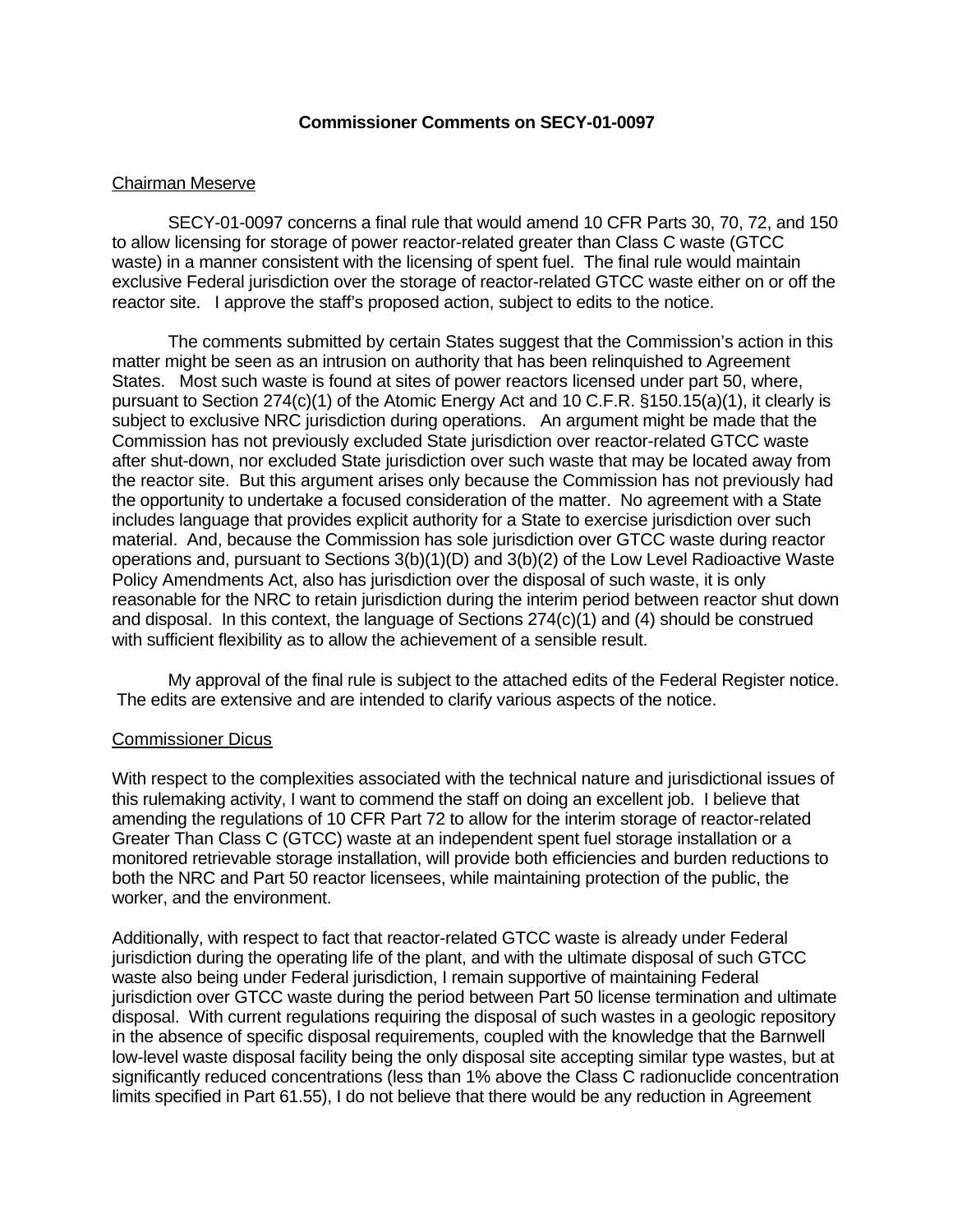State regulatory authority. I also believe that both the Atomic Energy Act of 1954, as amended, and the Low-Level Radioactive Waste Policy Amendments Act, 1985, appropriately clarify Federal responsibility over the regulation of GTCC waste.

### Commissioner McGaffigan

I approve publication of the proposed amendments to 10 CFR Part 72 to allow for the interim storage of reactor-related Greater Than Class C (GTCC) waste at an independent spent fuel storage installation or a monitored retrievable storage installation. Since the Commission had its first opportunity in March 1997 to address this important issue, I have been a strong proponent of this rulemaking which provides for consistent regulatory control over the storage of reactorrelated GTCC and flexibility for licensees in selecting a regulatory approach for storage of GTCC after termination of their Part 50 licenses. The final rule also reduces the regulatory burden both for NRC and its licensees while protecting public health and safety and the environment. It is for these reasons that I support the final rule and appreciate the staff's efforts to bring this issue to closure. I also offer specific edits to the Federal Register notice as indicated on the attached for the staff's consideration.

### Commissioner Merrifield

I approve the staff's recommendation to publish in the **Federal Register** the final rule for interim storage of reactor-related greater than class C (GTCC) waste. While I am strongly supportive of States' rights and their responsibility to control issues within the State borders, I believe the need for consistent regulatory control over this specific GTCC waste outweighs the States' rights in this case.

The paper as currently written emphasizes the efficiency of NRC maintaining regulatory control over interim storage of GTCC waste. However, the Commission determined that this action would also maintain a more stable and predicable regulatory environment. Therefore the following paragraph should be inserted before the first full sentence on page 12.

The NRC requested Agreement State input on ways in which Agreement States, if permitted to take jurisdiction over reactor-related GTCC waste, would ensure consistency with a national regulatory scheme. Only two States responded to this request. Though both States asserted that their programs would be compatible with federal regulations, neither said that their programs would be identical. Indeed, one state argued that each state program should be evaluated on its own. The States have rightly pointed out that States have already developed regulatory programs for Class A, B, C, and non-reactor GTCC waste that adequately protect health and safety. The issue, however, is whether a regulatory scheme that would call for back and forth federal jurisdiction over reactor-related GTCC waste, and multiple States' jurisdiction over the same waste in between, promotes a reasonably predictable and stable regulatory environment. In our view, the better reading of the applicable statutes is that Congress' clear intent to give reactor-related GTCC waste special treatment, expressed especially in terms of federal responsibility for disposal of such waste, sets it apart from other waste and calls for exclusive federal jurisdiction over the storage of reactor-related GTCC waste.

In addition, the third paragraph on page 3 should be edited as follows: "...in order to treat GTCC waste generated or used by commercial nuclear power plants in a manner similar to that for